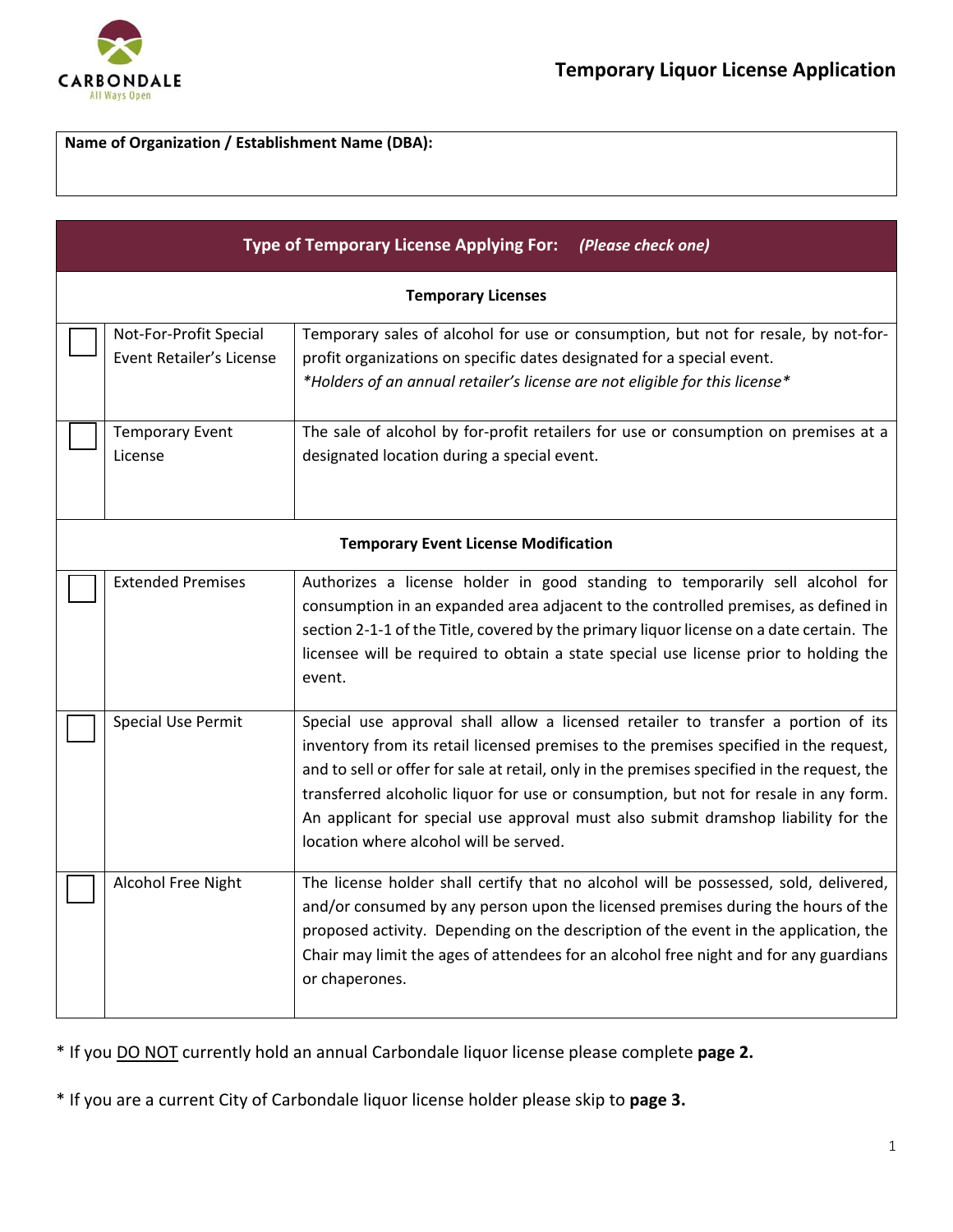

## **Complete only if applicant does not hold an annual Carbondale liquor license**

 $|{\sf v}_{\sf es}|$   $|{\sf No}|$  Does applicant hold an annual liquor license in another jurisdiction? If yes, list the business name and location(s)

| Type of<br>Ownership:                            | Corporation | LLC | Not for Profit | Individual | Partnership |
|--------------------------------------------------|-------------|-----|----------------|------------|-------------|
| <b>Business</b><br>Name:                         |             |     |                |            |             |
| <b>Business</b><br>Address:                      |             |     |                |            |             |
| Name of Organization / Establishment Name (DBA): |             |     |                |            |             |

| <b>Primary Contact / Event Manager Information</b> |       |  |  |
|----------------------------------------------------|-------|--|--|
| Name                                               | Phone |  |  |
|                                                    |       |  |  |
| <b>Street Address</b>                              |       |  |  |
|                                                    |       |  |  |
| City, State, Zip                                   |       |  |  |
|                                                    |       |  |  |
| Email address                                      |       |  |  |
|                                                    |       |  |  |

| <b>Secondary Contact Information (if applicable)</b> |  |       |  |
|------------------------------------------------------|--|-------|--|
| Name                                                 |  | Phone |  |
|                                                      |  |       |  |
| <b>Street Address</b>                                |  |       |  |
|                                                      |  |       |  |
| City, State, Zip                                     |  |       |  |
|                                                      |  |       |  |
| Email address                                        |  |       |  |
|                                                      |  |       |  |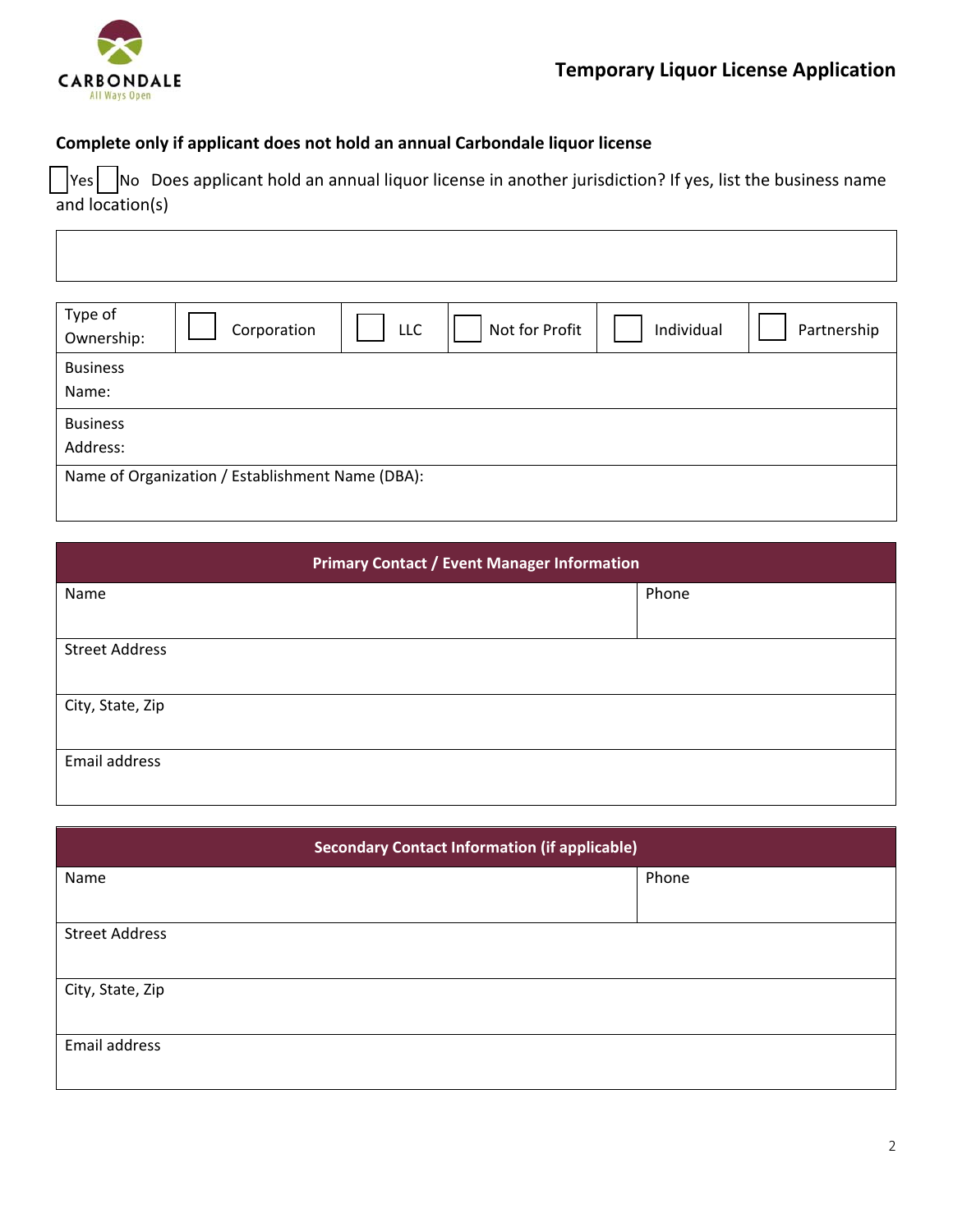

## **Temporary Liquor License Application**

| <b>Event Details</b>                                                                                             |                                  |  |  |  |
|------------------------------------------------------------------------------------------------------------------|----------------------------------|--|--|--|
|                                                                                                                  | Expected number of attendees: __ |  |  |  |
| Event Name (if applicable)                                                                                       |                                  |  |  |  |
|                                                                                                                  |                                  |  |  |  |
|                                                                                                                  |                                  |  |  |  |
| Event Location / Address (please attach proof of property owner's permission)                                    |                                  |  |  |  |
|                                                                                                                  |                                  |  |  |  |
|                                                                                                                  |                                  |  |  |  |
| Date(s) and Time(s) of event                                                                                     |                                  |  |  |  |
|                                                                                                                  |                                  |  |  |  |
|                                                                                                                  |                                  |  |  |  |
| Description of premises (include number and location of restroom facilities, trash cans, fencing, seating, etc.) |                                  |  |  |  |
|                                                                                                                  |                                  |  |  |  |
|                                                                                                                  |                                  |  |  |  |
| Description of event activities                                                                                  |                                  |  |  |  |
|                                                                                                                  |                                  |  |  |  |
|                                                                                                                  |                                  |  |  |  |

| <b>FOR OFFICE USE ONLY</b> |  |                 |  |  |  |
|----------------------------|--|-----------------|--|--|--|
| Date Application Received  |  | Fee Amount/Date |  |  |  |
|                            |  |                 |  |  |  |
| Notes:                     |  |                 |  |  |  |
|                            |  |                 |  |  |  |
|                            |  |                 |  |  |  |
|                            |  |                 |  |  |  |